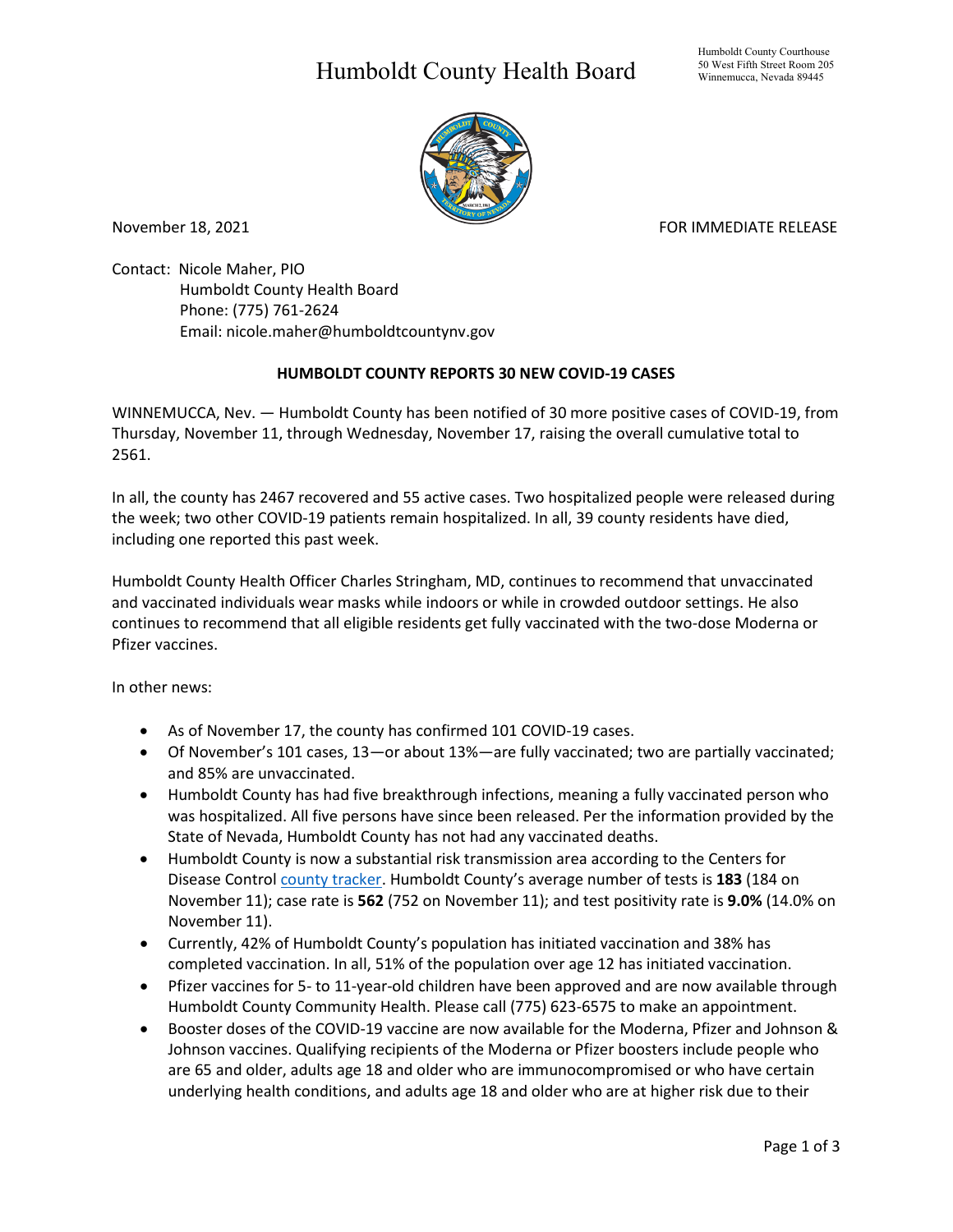occupational or institutional setting. All individuals 18 years of age or older who received a Johnson & Johnson vaccine should receive a booster dose two months after their first shot.

| Case # | <b>Gender</b> | <b>Age Range</b>         | <b>Contact</b>      | <b>Status</b>  |
|--------|---------------|--------------------------|---------------------|----------------|
| 2532   | Woman         | 70s                      | Under investigation | Self-isolating |
| 2533   | Woman         | 30 <sub>s</sub>          | Under investigation | Self-isolating |
| 2534   | Woman         | 60s                      | Under investigation | Recovered      |
| 2535   | Man           | 20s                      | Under investigation | Self-isolating |
| 2536   | Woman         | 40s                      | Under investigation | Self-isolating |
| 2537   | Female        | Child                    | Under investigation | Self-isolating |
| 2538   | Male          | 50s                      | Under investigation | Self-isolating |
| 2539   | Male          | Teen                     | Under investigation | Self-isolating |
| 2540   | Woman         | 60s                      | Under investigation | Self-isolating |
| 2541   | Man           | 60s                      | Under investigation | Self-isolating |
| 2542   | Male          | Teen                     | Under investigation | Self-isolating |
| 2543   | Woman         | 60s                      | Under investigation | Self-isolating |
| 2544   | Man           | 40s                      | Under investigation | Self-isolating |
| 2545   | Woman         | 30 <sub>s</sub>          | Under investigation | Self-isolating |
| 2546   | Woman         | 20s                      | Under investigation | Recovered      |
| 2547   | Woman         | 40s                      | Under investigation | Self-isolating |
| 2548   | Man           | $\overline{\phantom{a}}$ | Under investigation | Hospitalized   |
| 2549   | Female        | Child                    | Under investigation | Self-isolating |
| 2550   | Man           | 30 <sub>s</sub>          | Under investigation | Self-isolating |
| 2551   | Woman         | 20s                      | Under investigation | Self-isolating |
| 2552   | Female        | Child                    | Under investigation | Self-isolating |
| 2553   | Female        | Child                    | Under investigation | Self-isolating |
| 2554   | Woman         | 50s                      | Under investigation | Self-isolating |
| 2555   | Man           | 70s                      | Under investigation | Self-isolating |
| 2556   | Woman         | 20s                      | Under investigation | Self-isolating |
| 2557   | Female        | Teen                     | Under investigation | Self-isolating |
| 2558   | Woman         | 40s                      | Under investigation | Self-isolating |
| 2559   | Female        | Child                    | Under investigation | Self-isolating |
| 2560   | Woman         | 50s                      | Under investigation | Self-isolating |
| 2561   | Female        | Child                    | Under investigation | Self-isolating |

Brief summary information of Humboldt County's latest cases follows:

The following vaccination opportunities are available to Humboldt County residents:

- **Ridley's Pharmacy** is offering the Moderna, Pfizer and Johnson & Johnson vaccines to Humboldt County residents age 18 and older. No appointment is necessary; drop by anytime between 9 a.m. and 6 p.m. Monday through Friday, not including holidays.
- **The Walmart Pharmacy** in Winnemucca is offering COVID-19 vaccines to all individuals age 5 and older, including booster and third doses for qualifying individuals. Vaccine type depends on age and availability. No appointment is necessary; go to the pharmacy drop-off window to ask for assistance.